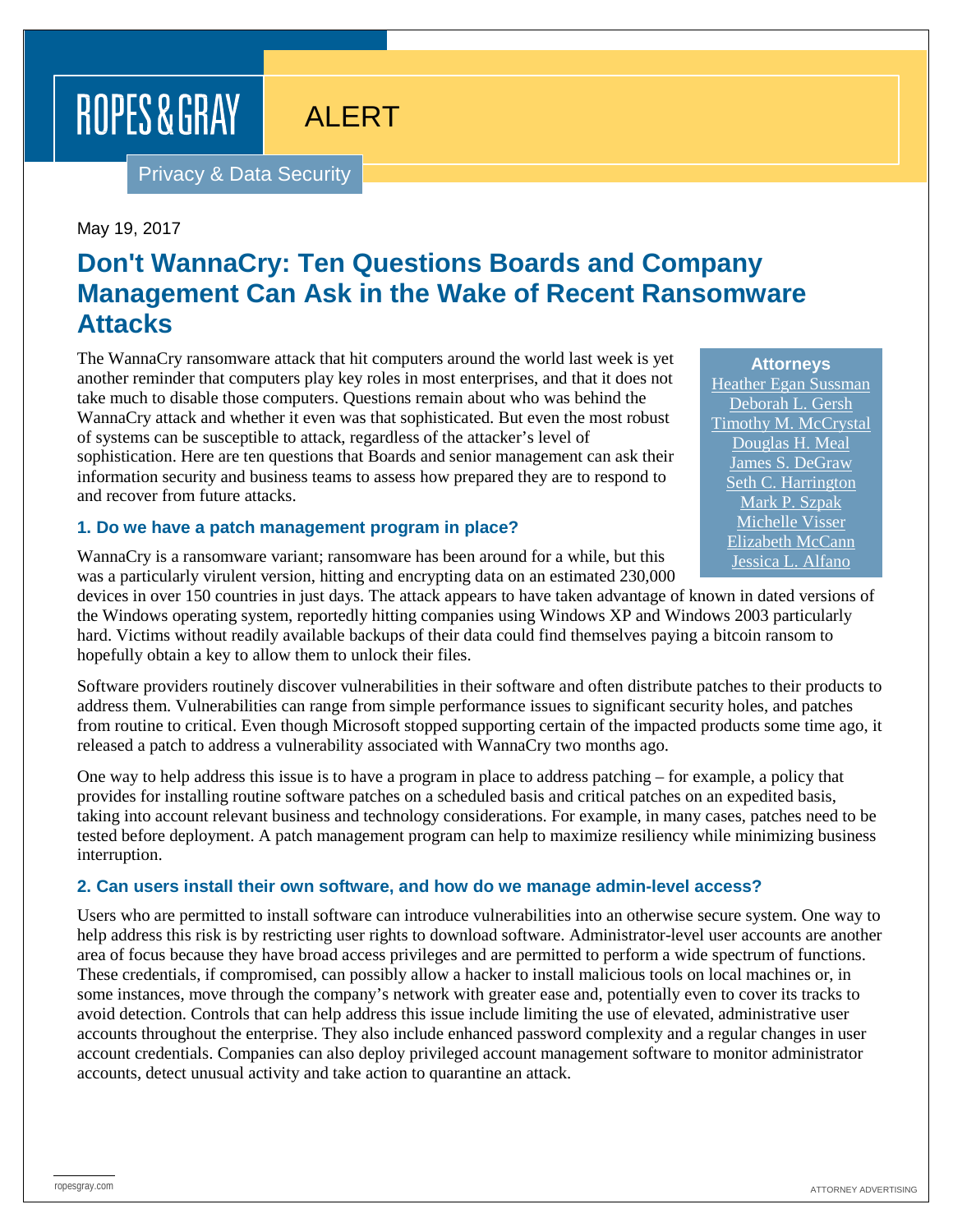May 19, 2017

ALERT | 2

#### **3. Have we considered multi-factor authentication?**

Multi-factor authentication involves a log-in process that requires multiple means of authentication, such as a password plus a temporary token generated by a separate device at the time of user log-in, each of which is required to be entered by the user before network access is granted. This multi-step process can provide a layer of protection particularly where a user's password has been compromised, because an attacker cannot get into the network remotely using the password alone. Context is key, in that multi-factor authentication can be impractical or more than is needed for various implementations. But more regulators are showing an interest in exploring where multifactor authentication has or has not been adopted as a control for remote access points into parts of an enterprise's network.

### **4. Will our back-ups be available to us, on an acceptable timeframe, if we are attacked?**

A back-up system that allows for quick, seamless recovery of critical systems and data can bolster resiliency in the wake of an unexpected system outage or loss of data, whether caused by a ransomware attack or non-malicious means such as a natural disaster. Attackers know this, and according to security researchers, ransomware attackers are more and more looking to target back-up servers as well as main servers in their attacks. Understanding whether backup systems can withstand a ransomware or other attack on company systems is therefore important. Having procedures in place for regular back-ups can help minimize the impact of an outage or attack. Additionally, back-up systems can be further enhanced by maintaining them on separate networks or having tightly controlled write access to those devices, and by procedures for testing the efficacy of those controls.

#### **5. Have we tested our systems to determine susceptibility and have we tabletop exercised our incident response plan?**

The primary goal of testing information systems is to identify vulnerabilities before the attackers exploit them. Companies can retain experienced cybersecurity firms through legal counsel to provide a robust assessment, under privilege, of what may need to be improved so they can meet their legal obligations to protect information. These firms can work to identify vulnerabilities just as a hacker would and determine how well a company's cybersecurity program is functioning.

Periodic testing of the incident response plan also can help a company prepare for an attack. Tabletop exercises involve practice drills of a "real world" incident simulation. These exercises can often identify flaws in a company's incident response plan and help team members learn the incident response process so they are prepared to respond when a real life incident occurs. A tabletop exercise can involve all members of the incident response team, including IT, legal and compliance, and provide other stakeholders like business teams, HR and corporate communications with an opportunity to practice coordinating and communicating effectively with each other across a range of possible scenarios.

Companies can also practice analyzing incidents against applicable notification statutes and industry-specific laws, as well as contractual commitments to notify business partners or other third parties. In the health care industry context, for example, ransomware attacks have been known to target hospitals, health care providers and other health industry entities because they tend to have rich repositories of personal and sensitive data. In practicing an incident response plan, healthcare providers who use, disclose or access electronic identifiable healthcare information can review and rehearse how they are meeting their obligations under relevant laws, including the Health Insurance Portability and Accountability Act of 1996 ("HIPAA"), as well as various state privacy and data security laws. In addition, the U.S. Department of Health and Human Services Office of Civil Rights has indicated that a ransomware attack involving health care information often results in a breach under the HIPAA Breach Notification Rule, unless the entity can demonstrate, after conducting a risk assessment, that there is a low probability that protected health information has been compromised.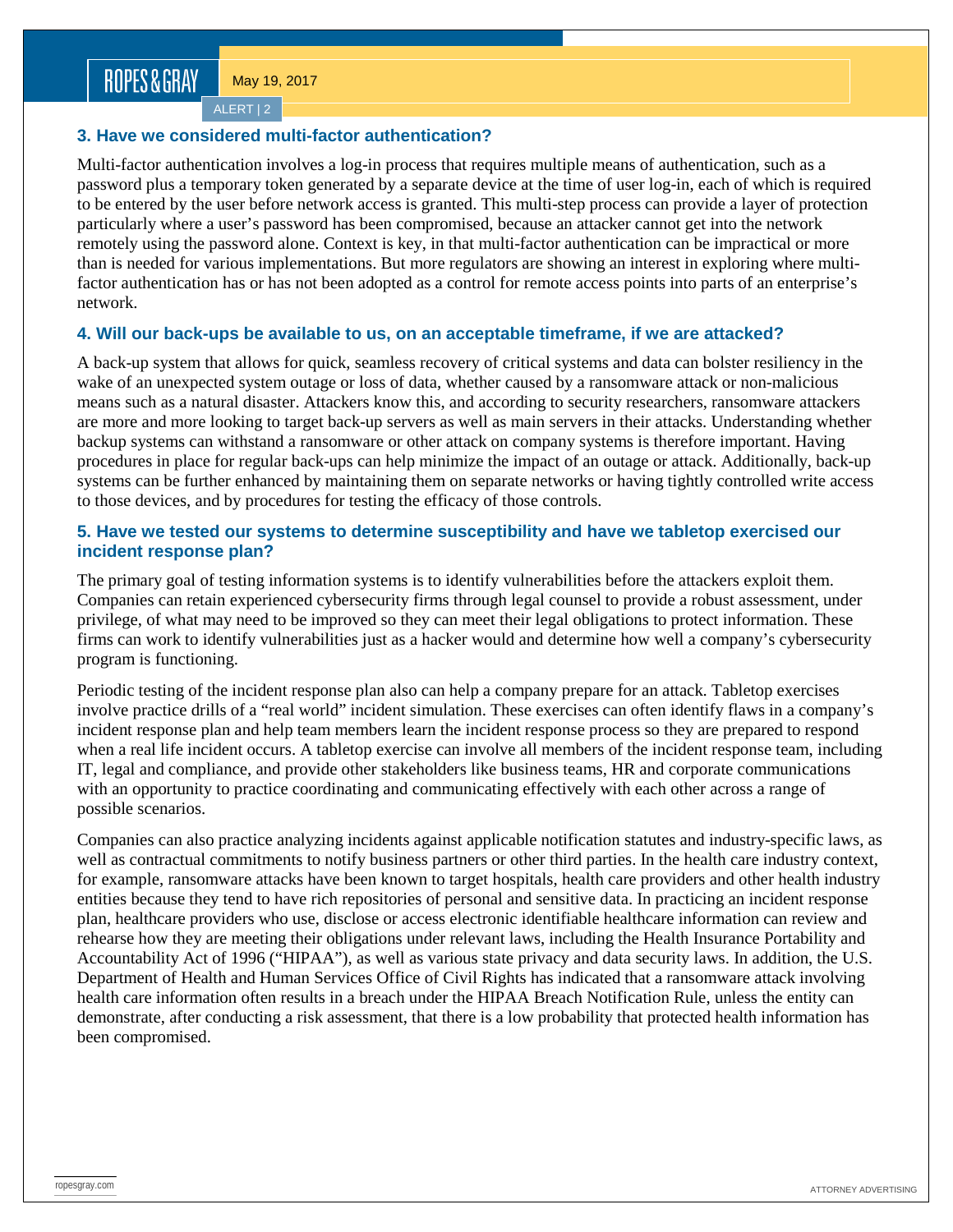May 19, 2017

ALERT | 3

## **6. What kind of security detection and monitoring capabilities do we have?**

When a ransomware attack occurs, a company may learn almost immediately that its systems have been compromised because the ransomware is designed to lock a system, and then display an instruction for how to pay the ransom to secure the key to unlock the files. This is often not true, however, for other types of attacks. In its [2016](https://hpe-enterpriseforward.com/wp-content/uploads/2016/03/Mtrends2016.pdf)  [Trends Report,](https://hpe-enterpriseforward.com/wp-content/uploads/2016/03/Mtrends2016.pdf) cybersecurity firm Mandiant reported that the median time from compromise to eventual discovery of the incident by the company was 146 days. One potential option that may help here involves the use of security information and event management (SIEM) technologies that help to detect and respond to suspicious behavior, potentially allowing a company to isolate impacted devices or systems until the issue can be investigated and resolved. In some cases, companies may elect to retain an outside security services firm to help triage alerts.

# **7. What type of security training do our employees receive and how frequently?**

Employee training on information security can play a part in reducing information security risk. Depending on the business, its level of risk and the particular job function, training topics can include:

- Good information security hygiene;
- How to recognize and avoid falling victim to attacks, like spoofing and phishing; and
- Company processes for responding to a security threat, including reporting the incident to the correct contact persons within the organization.

This training can occur upon hire and periodically thereafter.

# **8. What is our information security budget, and have we allocated the right resources?**

An effective information security program requires appropriate budget and staffing. Boards and management may want to evaluate what their company spends on security and identify security requests that have been made but that may remain unfunded. It is helpful to consult directly with IT and information security leadership within the company to solicit input on gaps in resources. These inquiries can help determine whether the company has allocated the correct amount of funding and number of personnel to security, taking into account the size and scope of the organization and the level of sensitivity of the information and systems to be protected.

# **9. Who is responsible for what aspects of our information security?**

Information security is not just an IT function. Many organizations appoint a cross-functional team to consider and manage the overall enterprise risks that information security present. On this front, gaining a basic understanding of the high-level principles of the [NIST Cybersecurity Framework](https://www.nist.gov/sites/default/files/documents/cyberframework/cybersecurity-framework-021214.pdf) and how to apply them can help an organization develop, maintain and evolve proper administrative, technical and physical controls designed to protect the network.

#### **10. Have we reviewed our cyber-insurance coverage lately, and does it appropriately address the risks we face, including ransomware attacks?**

As cybersecurity attacks become more frequent, companies that depend on the Internet may want to consider obtaining cyber-insurance or reviewing existing coverage to ensure it appropriately addresses the risk profile of the company. Working with a qualified professional, companies can review policies to assure coverage is appropriate for their business in light of its risk profile and that any policies issued do not contain exclusions that would render the policies ineffective for the major risks a company faces. Companies may want to consider whether the policies cover ransomware attacks. Coverage limits should be selected based on a realistic analysis of a company's exposure, keeping in mind that certain laws may impact the amount of coverage a company should seek. For example, Europe's General Data Protection Regulation, which goes into effect in May 2018, dramatically increases a company's liability exposure to the extent it is covered by that law, and this exposure increase may warrant obtaining additional coverage.